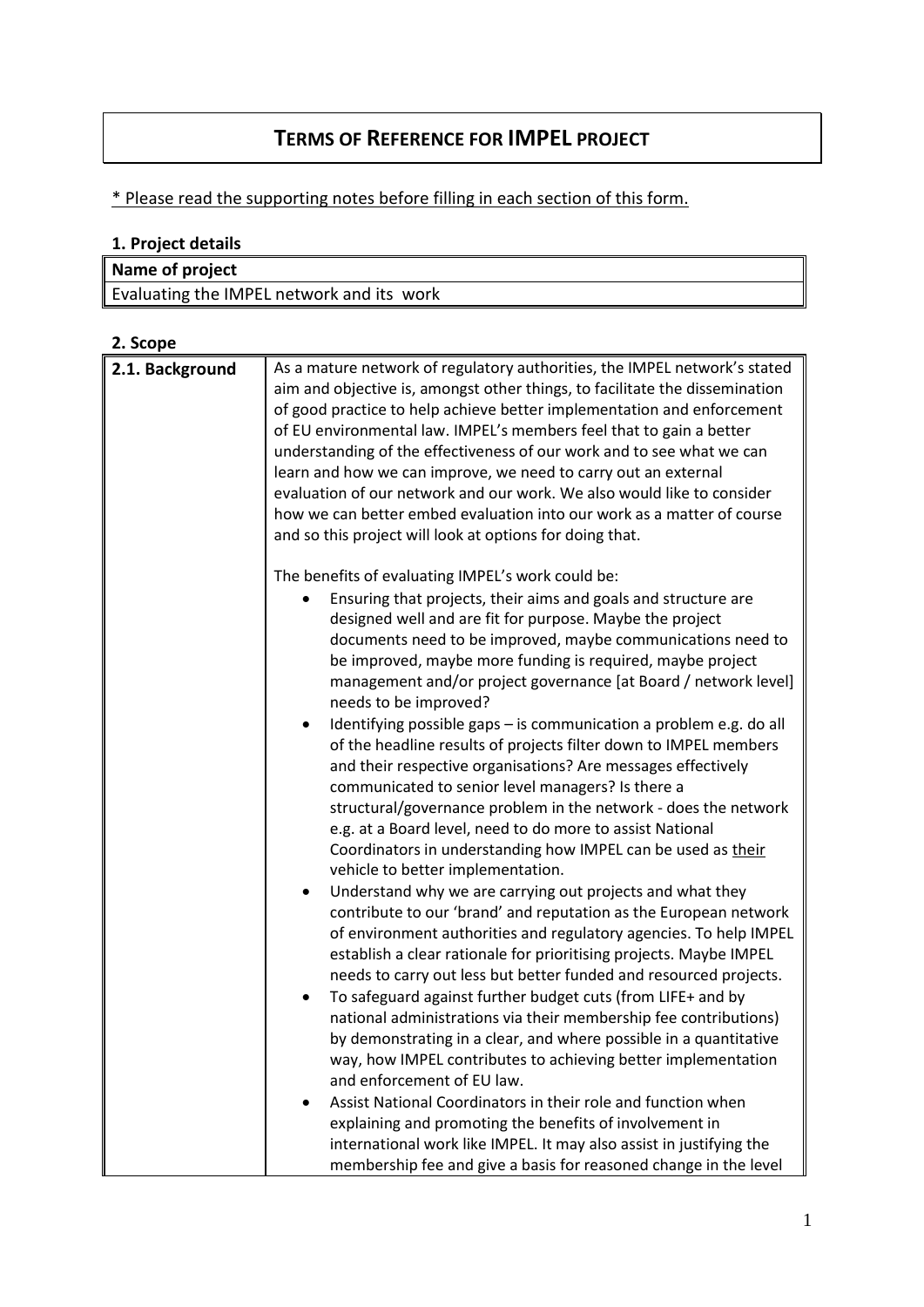|                                                            | of fee (either increase or decrease).<br>To demonstrate that IMPEL is not just about a transfer of<br>$\bullet$<br>knowledge from more developed countries to less developed ones<br>but that it is a forum and platform for sharing contacts,<br>knowledge, intelligence and carrying out joint activities.<br>To give justification for changing direction if necessary e.g. away<br>$\bullet$<br>from comparison projects to more capacity building and/or<br>training type work.<br>After completing such an evaluation, this report may highlight the<br>$\bullet$<br>need for IMPEL to change / amend its direction or<br>structure/governance or both in order to become more effective in<br>dealing with current and future challenges.                                                                                                                                                                                                         |
|------------------------------------------------------------|----------------------------------------------------------------------------------------------------------------------------------------------------------------------------------------------------------------------------------------------------------------------------------------------------------------------------------------------------------------------------------------------------------------------------------------------------------------------------------------------------------------------------------------------------------------------------------------------------------------------------------------------------------------------------------------------------------------------------------------------------------------------------------------------------------------------------------------------------------------------------------------------------------------------------------------------------------|
| 2.2. Directive /<br><b>Regulation /</b><br><b>Decision</b> | n/a                                                                                                                                                                                                                                                                                                                                                                                                                                                                                                                                                                                                                                                                                                                                                                                                                                                                                                                                                      |
| 2.3. Article and<br>description                            | n/a                                                                                                                                                                                                                                                                                                                                                                                                                                                                                                                                                                                                                                                                                                                                                                                                                                                                                                                                                      |
| 2.4 Link to the 6 <sup>th</sup><br><b>EAP</b>              | n/a                                                                                                                                                                                                                                                                                                                                                                                                                                                                                                                                                                                                                                                                                                                                                                                                                                                                                                                                                      |
| 2.5. Link to MAWP                                          | n/a                                                                                                                                                                                                                                                                                                                                                                                                                                                                                                                                                                                                                                                                                                                                                                                                                                                                                                                                                      |
| 2.6. Objective (s)                                         | The objectives will be met by tackling two key areas: first, by looking at<br>existing projects and finalised work of IMPEL and understanding how our<br>work contributes to better implementation and enforcement of the acquis.<br>Then second, looking at how IMPEL could embed more evaluation into<br>IMPEL's work as a matter of course to ensure we are continually reviewing<br>our work and looking to improve our operations.<br>Section 1<br>To answer the following questions:<br>How do the projects that we carry out contribute to the stated aim<br>of the network? How can we be sure that the results of our<br>projects are contributing to this aim?<br>Do we need to move into 'new' areas and focus less on 'brown'<br>projects that IMPEL has traditionally worked on. Is there still a<br>need for carrying out such work? Is there evidence that the impact<br>of IMPEL's work in this area declining considering the amount of |
|                                                            | current resource and effort IMPEL invests in this area? Does this<br>mean that IMPEL needs to change direction into other areas,<br>'green' and/or 'blue'? What would the implications for such a<br>change be?<br>What evidence is there for understanding if our projects are<br>contributing to better implementation and enforcement and is it<br>measurable? If it is not measurable, why not? Does it need to be<br>measurable?<br>Are some types of projects better than others at demonstrating<br>٠<br>how IMPEL contributes to better implementation and enforcement<br>e.g. peer reviews, comparison projects, joint enforcement<br>activities, studies, capacity building and training? Should we be<br>doing more of one thing and less of another?<br>Do we have a clear rationale for how we prioritise projects?                                                                                                                         |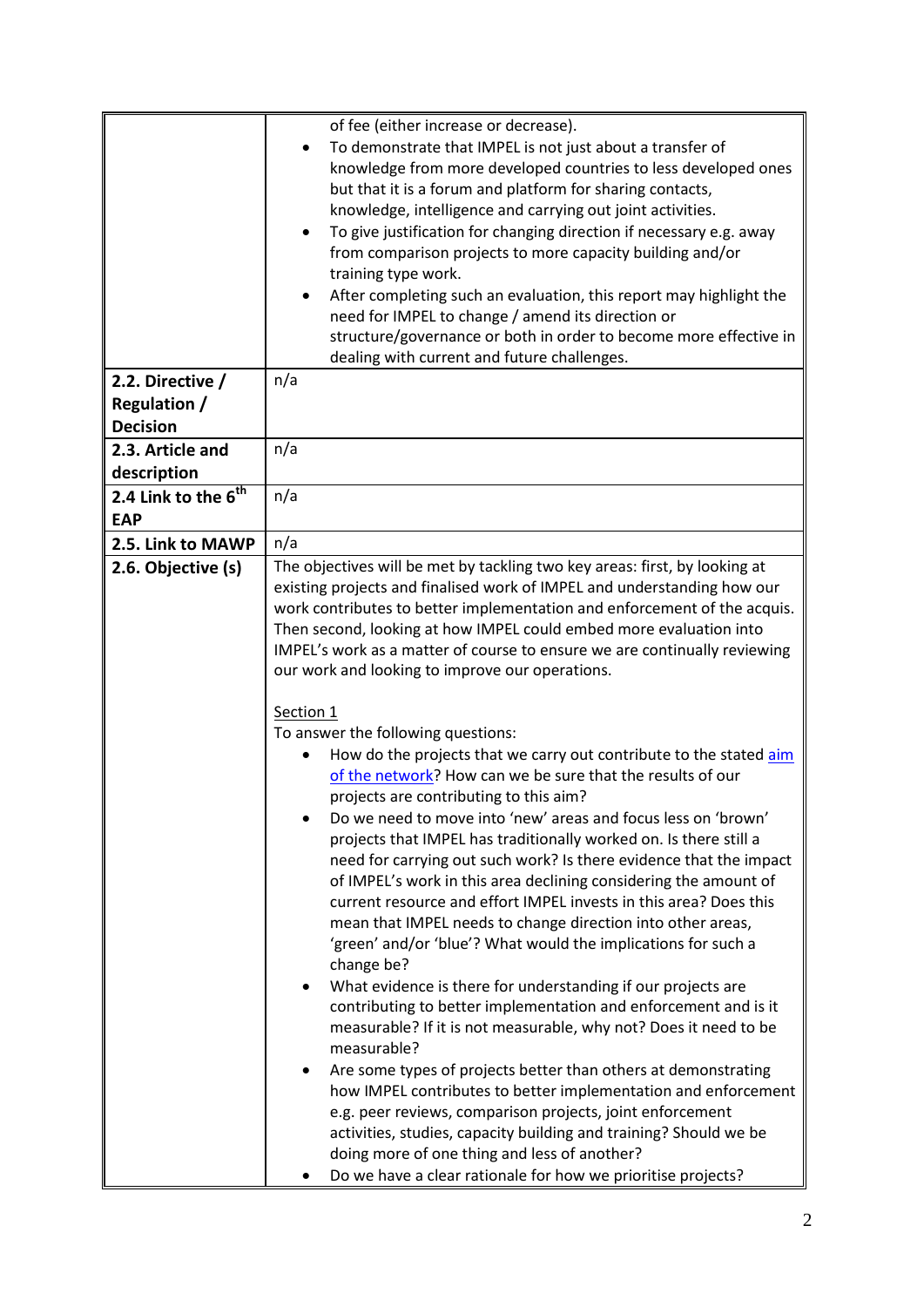- Are the projects supported in the appropriate manner e.g. is there more that can be done at a Board / network level to ensure that projects and project managers are successful? Further work may need to be done to ensure that the purpose/usefulness/practical purpose of the project is more clearly set out; there is a higher quality in terms of project work and results (its documentation and organisation); and in its communication of outcomes and outputs
- Are all IMPEL members and their organisations aware of the project results and how this can help them in their daily work? Are all projects relevant for all members all of the time? Do they need to be? Some members in IMPEL are less active than others. Is this a problem and should it be addressed further? How?
- How do we seek feedback from our member organisations and other stakeholders on how useful the project was to them and how do we learn from this feedback?
- Can we identify a set of case studies where we have a good understanding of the benefits of projects to our members and others? What are the features of these projects and what can we learn from them? Can we use this experience to help frame criteria for future project prioritisation?
- Are the results clearly demonstrable but the problem is that it is sometimes difficult to communicate the results to relevant parties? Are key stakeholders of IMPEL aware of what we do? Is the use of English within IMPEL a barrier to improving implementation and enforcement? Would the salient points from projects achieve wider dissemination if there was translation into own languages?

#### Section 2

One related but slightly separate question that this project will examine is whether IMPEL should put in place a more formal procedure for evaluating itself and its outputs and outcomes. This would then form a basis for helping IMPEL to review its work, understand how it can keep improving and how to tackle the apparent deficit between what our key stakeholders know and what they ought to know. The consultant tasked with carrying out this project will be asked to prepare a study to look at the options for such a procedure highlighting pros and cons for different options bearing in mind the networks current financial limitations. Such questions could be:

- Should the projects and project managers have a built in mechanism to evaluate their performance? Would this mean that projects would need key indicators to judge their performance against?
- Should the network as a whole review the outcomes/outputs of its projects collectively?
- What is the appropriate frequency for carrying out evaluation of IMPEL's work? Is there further scrutiny role for the General Assembly or Board to review outcomes and outputs of projects?
- What are the cost implications in terms of time and money for IMPEL to implement such changes?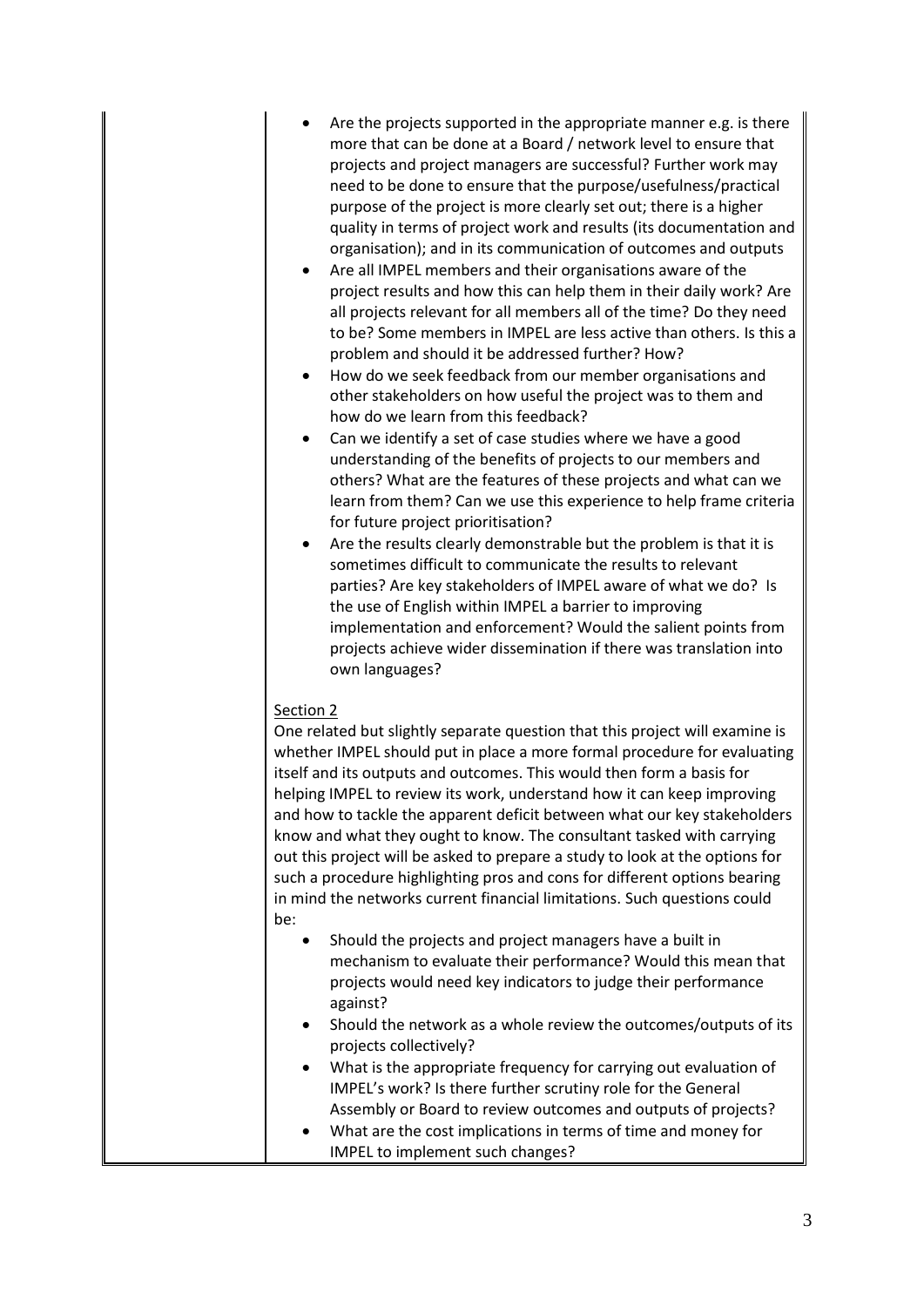# **3. Structure of the project**

| 3.1. Activities               | The objectives will be achieved by hiring an external consultant to                                                                                                                                                                                                                                                                             |
|-------------------------------|-------------------------------------------------------------------------------------------------------------------------------------------------------------------------------------------------------------------------------------------------------------------------------------------------------------------------------------------------|
|                               | carry out the assessment of IMPEL's work.                                                                                                                                                                                                                                                                                                       |
|                               | The IMPEL Board will send out a tender to several external<br>consultancy's with sufficient background knowledge of IMPEL and its                                                                                                                                                                                                               |
|                               | processes to be able to carry out this work. The Board will convene                                                                                                                                                                                                                                                                             |
|                               | an initial preparatory meeting with the consultant to identify and<br>establish the parameters of the study based on the questions and<br>issues highlighted above in sections 2.1 and 2.6. A midterm meeting<br>will be convened between the Board and the consultant to ensure<br>that the review is proceeding as expected and to answer any |
|                               | questions along the way. The Board will ask for updates throughout<br>by the consultant and these will be fed into the periodic Board<br>meetings. The Board will share the findings at each stage of the<br>process with National Coordinators.                                                                                                |
|                               | It is expected that the consultant will carry out interviews with                                                                                                                                                                                                                                                                               |
|                               | IMPEL members and relevant stakeholders that work with IMPEL in                                                                                                                                                                                                                                                                                 |
|                               | order to carry out this evaluation. The Board will share with the                                                                                                                                                                                                                                                                               |
|                               | consultant its database of contacts so that interviews can be carried<br>out by the consultant with IMPEL members.                                                                                                                                                                                                                              |
|                               |                                                                                                                                                                                                                                                                                                                                                 |
|                               | A final report will be expected by the beginning of November 2013.                                                                                                                                                                                                                                                                              |
| 3.2. Product(s)               | A report from an independent consultant that examines and tackles                                                                                                                                                                                                                                                                               |
|                               | the questions outlined in section 2.6.                                                                                                                                                                                                                                                                                                          |
| 3.3. Planning<br>(Milestones) | • March 2013 - Send out draft ToR for comments to IMPEL<br>members and to the European Commission.                                                                                                                                                                                                                                              |
|                               | • April 22 <sup>nd</sup> 2013 – deadline for receiving comments. Designated                                                                                                                                                                                                                                                                     |
|                               | Board member to prepare updated / final ToR.                                                                                                                                                                                                                                                                                                    |
|                               | • May 17 <sup>th</sup> 2013 – Prepare tender for external consultants to bid                                                                                                                                                                                                                                                                    |
|                               | upon.                                                                                                                                                                                                                                                                                                                                           |
|                               | • May 24 <sup>th</sup> 2013 - Send out tender. 2 week process.                                                                                                                                                                                                                                                                                  |
|                               | • June 7 <sup>th</sup> 2013 – Deadline from consultants.<br>• June 12 <sup>th</sup> 2013 – Award of contract. Notifications to all                                                                                                                                                                                                              |
|                               | consultancy's that bid for work.                                                                                                                                                                                                                                                                                                                |
|                               | • June 17 <sup>th</sup> 2013 – Consultant to meet with IMPEL Board members                                                                                                                                                                                                                                                                      |
|                               | in Brussels - questions for clarification, confirmation of scope etc.                                                                                                                                                                                                                                                                           |
|                               | • June $18^{th}$ 2013 – Consultant to begin work.                                                                                                                                                                                                                                                                                               |
|                               | . July 15 <sup>th</sup> 2013 - Consultant to provide written update on                                                                                                                                                                                                                                                                          |
|                               | progress to IMPEL Board and if necessary hold a teleconference<br>interview with the Board. Board to send information to National                                                                                                                                                                                                               |
|                               | Coordinators.<br>• August 19 <sup>th</sup> 2013 – Consultant to provide an intermediate report                                                                                                                                                                                                                                                  |
|                               | on progress to IMPEL Board and if necessary hold a                                                                                                                                                                                                                                                                                              |
|                               | teleconference interview with the Board. Board to send                                                                                                                                                                                                                                                                                          |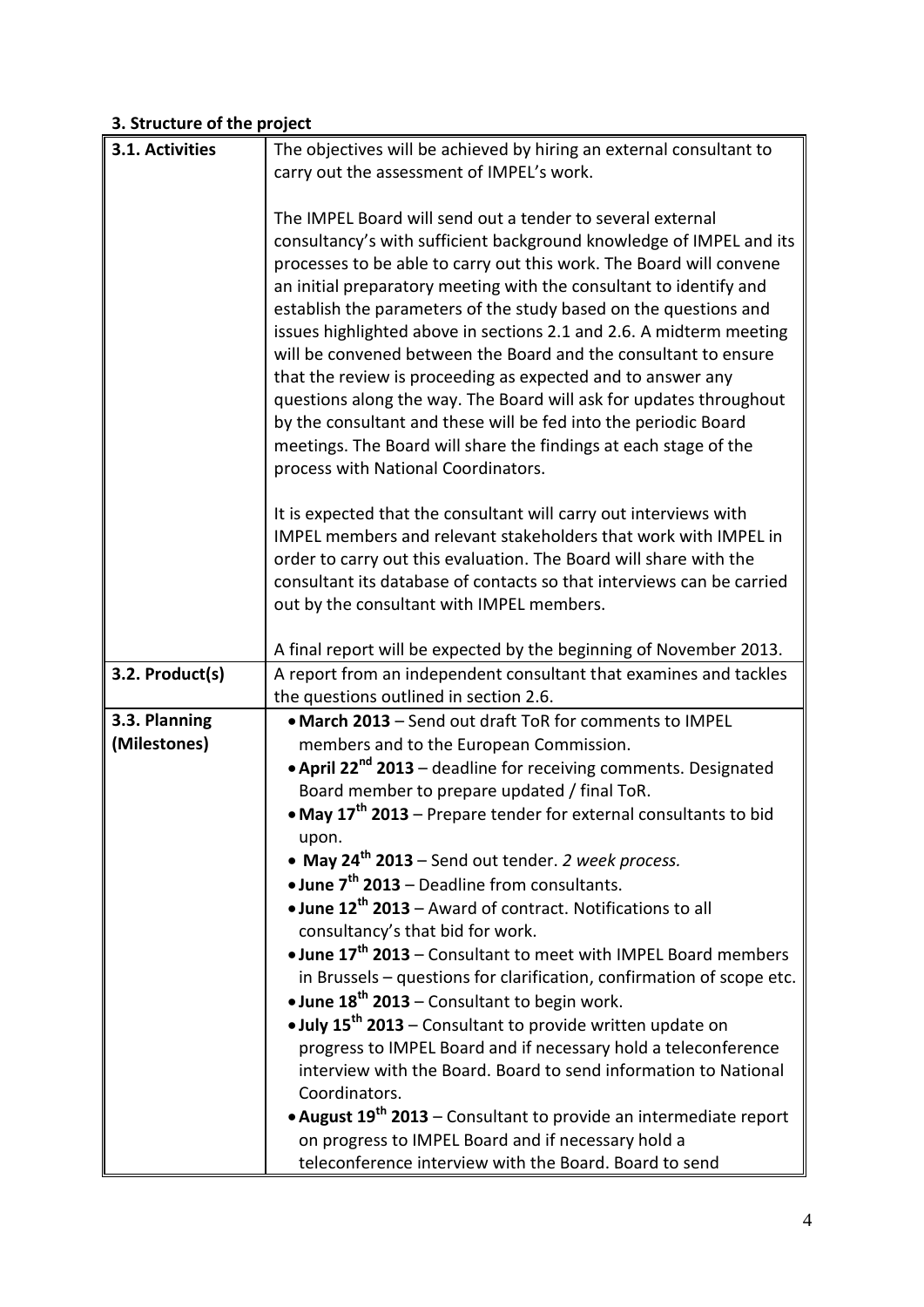| information to National Coordinators.                                         |
|-------------------------------------------------------------------------------|
| • September $12^{th}$ 2013 – Consultant to provide written update on          |
| progress to IMPEL Board. Consultant to meet with the Board.                   |
| Board to send information to National Coordinators.                           |
| • October 01 <sup>st</sup> 2013 – First draft of report to be sent to IMPEL   |
| Board. Board to send information to National Coordinators and                 |
| ask for comments.                                                             |
| • November 01 <sup>st</sup> 2013 – Final product to be sent to IMPEL Board by |
| consultant. IMPEL Board to disseminate to wider network.                      |
| • December 10 or 11 <sup>th</sup> 2013 - Presentation from consultant at      |
| IMPEL General Assembly in Lithuania.                                          |
|                                                                               |

#### **4. Organisation**

| 4.1. Lead                     | IMPEL Board.                                                      |
|-------------------------------|-------------------------------------------------------------------|
| $\parallel$ 4.2. Project team | An individual Board member will be given the task of liaising     |
|                               | between the consultant hired to carry out this work and the IMPEL |
|                               | Board. This Board member is yet to be decided.                    |
| 4.3. Participants             | IMPEL Board. External Consultant - to be confirmed following      |
|                               | procurement process.                                              |

### **5. Quality review**

The IMPEL Board will send this Terms of Reference to the National Coordinators and request comments and suggestions for amendments to the draft. It will also be sent to the European Commission for their input.

The draft final report will be reviewed by the Board and National Coordinators. The Board will collate the comments from the National Coordinators and submit these to the consultant.

#### **6. Communications**

| 6.1. Dissemination<br>of results | <b>IMPEL General Assembly:</b> the consultant will prepare and deliver a<br>presentation of the results at the IMPEL GA in Lithuania. |
|----------------------------------|---------------------------------------------------------------------------------------------------------------------------------------|
|                                  |                                                                                                                                       |
|                                  | The report will be distributed via <b>Basecamp</b> and will be published on                                                           |
|                                  | the <b>IMPEL website</b> . It will also feature in IMPEL's newsletter.                                                                |
|                                  | The report will be sent to the European Commission by the IMPEL                                                                       |
|                                  | Board.                                                                                                                                |
| 6.2. Main target                 | The European Commission: DG Environment in particular. Unit: ENV                                                                      |
| groups                           | A Legal Affairs and Cohesion.                                                                                                         |
|                                  | <b>IMPEL member countries: National Coordinators, High Level IMPEL</b>                                                                |
|                                  | National Representatives and member representatives.                                                                                  |
| 6.3. Planned                     | There are two aspects to this project: first, about reviewing past and                                                                |
| follow up                        | existing work and answering key questions that IMPEL has set itself                                                                   |
|                                  | to examine the utility and effectiveness of its work. Second, it is to                                                                |
|                                  | look at how in future the network from a governance point of view                                                                     |